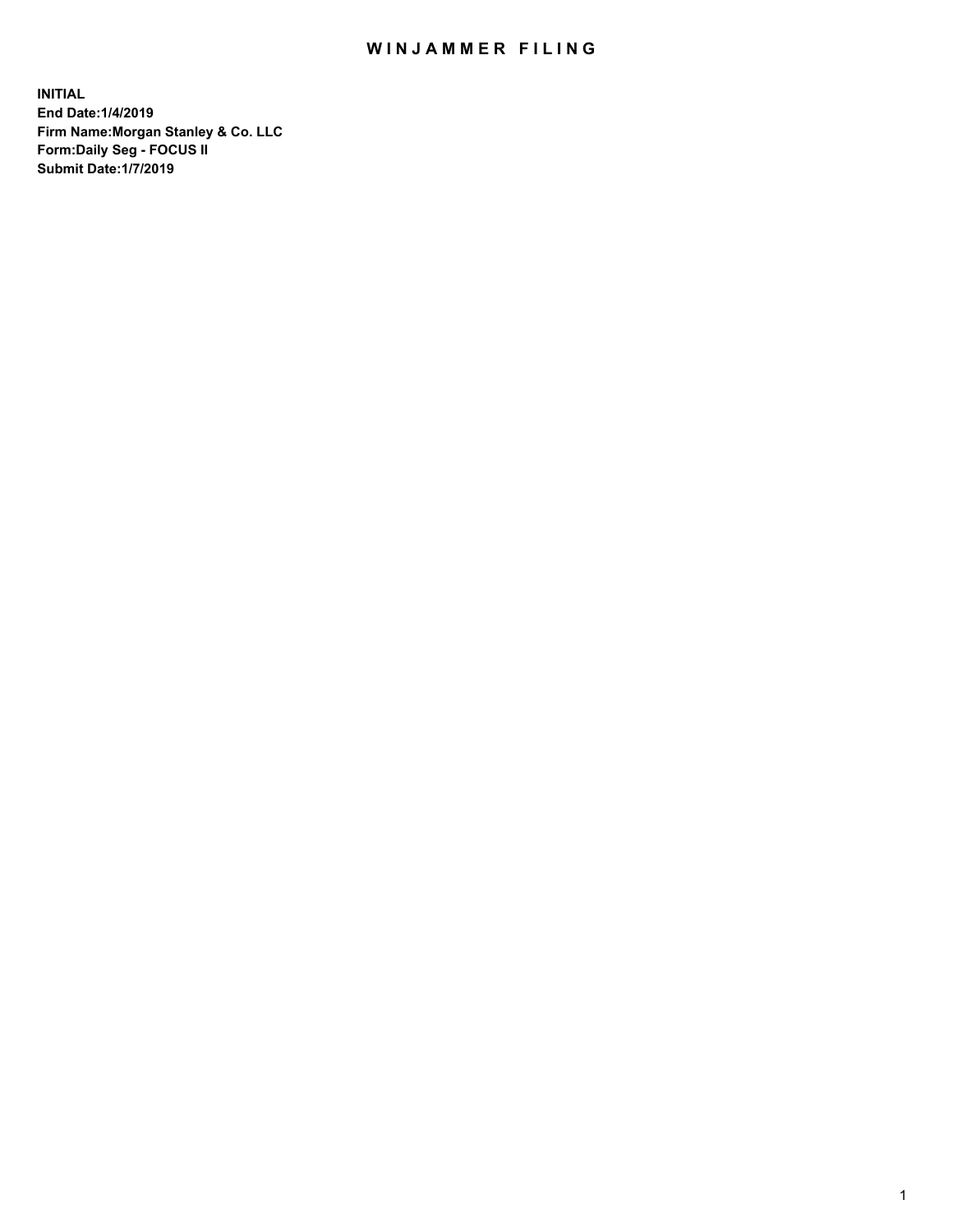**INITIAL End Date:1/4/2019 Firm Name:Morgan Stanley & Co. LLC Form:Daily Seg - FOCUS II Submit Date:1/7/2019 Daily Segregation - Cover Page**

| Name of Company                                                                                                                                                                                                                                                                                                                | Morgan Stanley & Co. LLC                                    |
|--------------------------------------------------------------------------------------------------------------------------------------------------------------------------------------------------------------------------------------------------------------------------------------------------------------------------------|-------------------------------------------------------------|
| <b>Contact Name</b>                                                                                                                                                                                                                                                                                                            | <b>Ikram Shah</b>                                           |
| <b>Contact Phone Number</b>                                                                                                                                                                                                                                                                                                    | 212-276-0963                                                |
| <b>Contact Email Address</b>                                                                                                                                                                                                                                                                                                   | Ikram.shah@morganstanley.com                                |
| FCM's Customer Segregated Funds Residual Interest Target (choose one):<br>a. Minimum dollar amount: ; or<br>b. Minimum percentage of customer segregated funds required:% ; or<br>c. Dollar amount range between: and; or<br>d. Percentage range of customer segregated funds required between:% and%.                         | 280,000,000<br><u>0</u><br>0 <sub>0</sub><br>00             |
| FCM's Customer Secured Amount Funds Residual Interest Target (choose one):<br>a. Minimum dollar amount: ; or<br>b. Minimum percentage of customer secured funds required:%; or<br>c. Dollar amount range between: and; or<br>d. Percentage range of customer secured funds required between:% and%.                            | 140,000,000<br><u>0</u><br>0 <sub>0</sub><br>0 <sub>0</sub> |
| FCM's Cleared Swaps Customer Collateral Residual Interest Target (choose one):<br>a. Minimum dollar amount: ; or<br>b. Minimum percentage of cleared swaps customer collateral required:% ; or<br>c. Dollar amount range between: and; or<br>d. Percentage range of cleared swaps customer collateral required between:% and%. | 92,000,000<br><u>0</u><br><u>00</u><br>00                   |

Attach supporting documents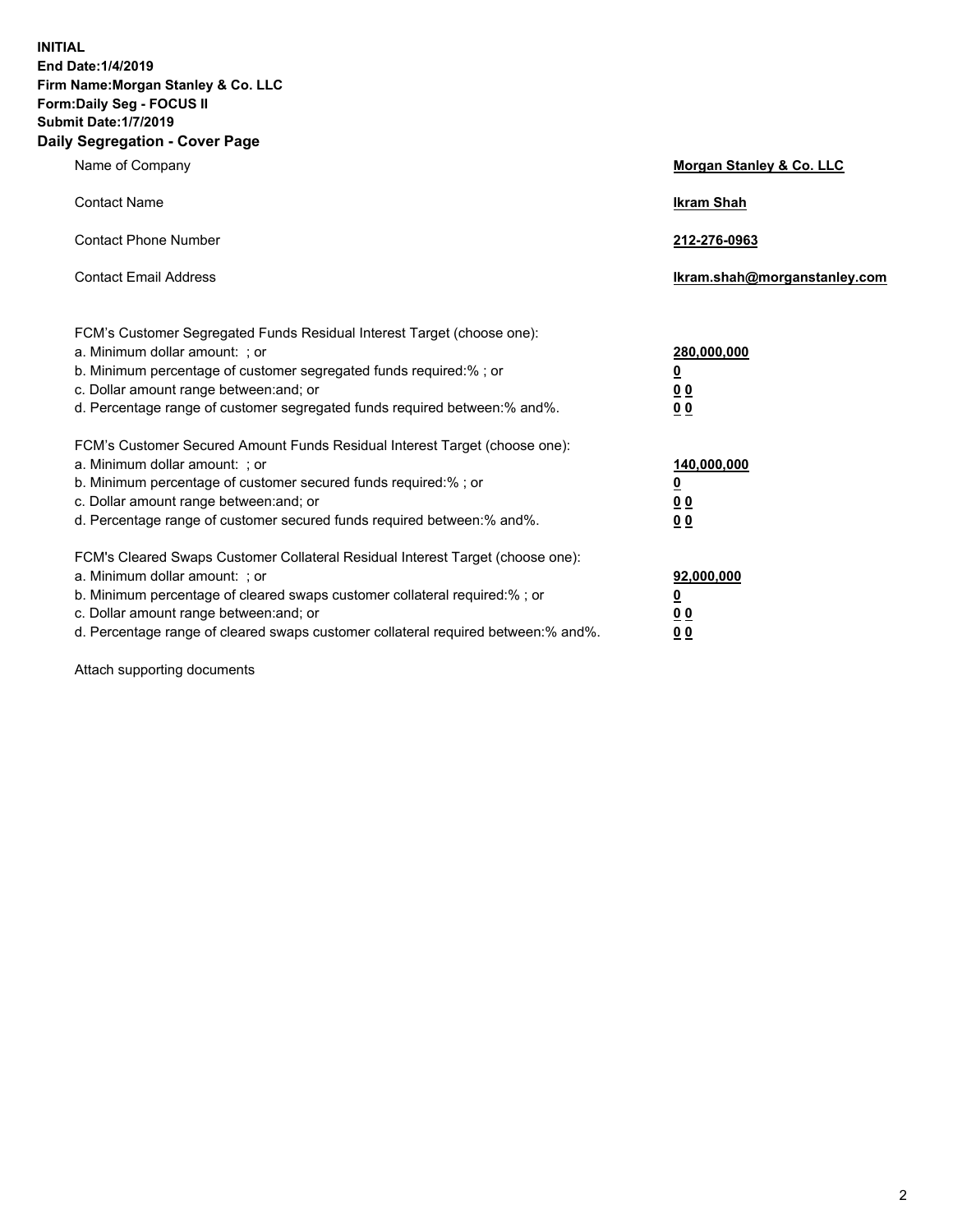|    | <b>INITIAL</b><br>End Date: 1/4/2019<br>Firm Name: Morgan Stanley & Co. LLC<br>Form: Daily Seg - FOCUS II<br><b>Submit Date: 1/7/2019</b><br><b>Daily Segregation - Secured Amounts</b> |                                                               |
|----|-----------------------------------------------------------------------------------------------------------------------------------------------------------------------------------------|---------------------------------------------------------------|
|    | Foreign Futures and Foreign Options Secured Amounts                                                                                                                                     |                                                               |
|    | Amount required to be set aside pursuant to law, rule or regulation of a foreign<br>government or a rule of a self-regulatory organization authorized thereunder                        | $0$ [7305]                                                    |
| 1. | Net ledger balance - Foreign Futures and Foreign Option Trading - All Customers<br>A. Cash<br>B. Securities (at market)                                                                 | 4,109,301,435 [7315]<br>2,043,182,516 [7317]                  |
| 2. | Net unrealized profit (loss) in open futures contracts traded on a foreign board of trade                                                                                               | -731,804,945 [7325]                                           |
| 3. | Exchange traded options                                                                                                                                                                 |                                                               |
|    | a. Market value of open option contracts purchased on a foreign board of trade                                                                                                          | 3,856,795 [7335]                                              |
|    | b. Market value of open contracts granted (sold) on a foreign board of trade                                                                                                            | -4,898,760 [7337]                                             |
| 4. | Net equity (deficit) (add lines 1.2. and 3.)                                                                                                                                            | 5,419,637,041 [7345]                                          |
| 5. | Account liquidating to a deficit and account with a debit balances - gross amount<br>Less: amount offset by customer owned securities                                                   | 207,512,818 [7351]<br>-205,831,103 [7352] 1,681,715<br>[7354] |
| 6. | Amount required to be set aside as the secured amount - Net Liquidating Equity<br>Method (add lines 4 and 5)                                                                            | 5,421,318,756 [7355]                                          |
| 7. | Greater of amount required to be set aside pursuant to foreign jurisdiction (above) or line<br>6.                                                                                       | 5,421,318,756 [7360]                                          |
|    | FUNDS DEPOSITED IN SEPARATE REGULATION 30.7 ACCOUNTS                                                                                                                                    |                                                               |
| 1. | Cash in banks                                                                                                                                                                           |                                                               |
|    | A. Banks located in the United States<br>B. Other banks qualified under Regulation 30.7                                                                                                 | 191,341,096 [7500]<br>1,230,947,803 [7520] 1,422,288,899      |
| 2. | Securities                                                                                                                                                                              | [7530]                                                        |
|    | A. In safekeeping with banks located in the United States                                                                                                                               | 178,686,357 [7540]                                            |
|    | B. In safekeeping with other banks qualified under Regulation 30.7                                                                                                                      | 0 [7560] 178,686,357 [7570]                                   |
| 3. | Equities with registered futures commission merchants                                                                                                                                   |                                                               |
|    | A. Cash                                                                                                                                                                                 | 6,840,138 [7580]                                              |
|    | <b>B.</b> Securities                                                                                                                                                                    | $0$ [7590]                                                    |
|    | C. Unrealized gain (loss) on open futures contracts                                                                                                                                     | 122,738 [7600]                                                |
|    | D. Value of long option contracts                                                                                                                                                       | $0$ [7610]                                                    |
| 4. | E. Value of short option contracts<br>Amounts held by clearing organizations of foreign boards of trade                                                                                 | 0 [7615] 6,962,876 [7620]                                     |
|    | A. Cash                                                                                                                                                                                 | $0$ [7640]                                                    |
|    | <b>B.</b> Securities                                                                                                                                                                    | $0$ [7650]                                                    |
|    | C. Amount due to (from) clearing organization - daily variation                                                                                                                         | $0$ [7660]                                                    |
|    | D. Value of long option contracts                                                                                                                                                       | $0$ [7670]                                                    |
|    | E. Value of short option contracts                                                                                                                                                      | 0 [7675] 0 [7680]                                             |
| 5. | Amounts held by members of foreign boards of trade                                                                                                                                      |                                                               |
|    | A. Cash                                                                                                                                                                                 | 2,872,356,125 [7700]                                          |
|    | <b>B.</b> Securities<br>C. Unrealized gain (loss) on open futures contracts                                                                                                             | 1,864,496,159 [7710]<br>-731,927,683 [7720]                   |
|    | D. Value of long option contracts                                                                                                                                                       | 3,856,795 [7730]                                              |
|    | E. Value of short option contracts                                                                                                                                                      | -4,898,760 [7735] 4,003,882,636                               |
|    |                                                                                                                                                                                         | $[7740]$                                                      |
| 6. | Amounts with other depositories designated by a foreign board of trade                                                                                                                  | $0$ [7760]                                                    |
| 7. | Segregated funds on hand                                                                                                                                                                | $0$ [7765]                                                    |
| 8. | Total funds in separate section 30.7 accounts                                                                                                                                           | 5,611,820,768 [7770]                                          |
| 9. | Excess (deficiency) Set Aside for Secured Amount (subtract line 7 Secured Statement<br>Page 1 from Line 8)                                                                              | 190,502,012 [7380]                                            |

- 10. Management Target Amount for Excess funds in separate section 30.7 accounts **140,000,000** [7780]
- 11. Excess (deficiency) funds in separate 30.7 accounts over (under) Management Target **50,502,012** [7785]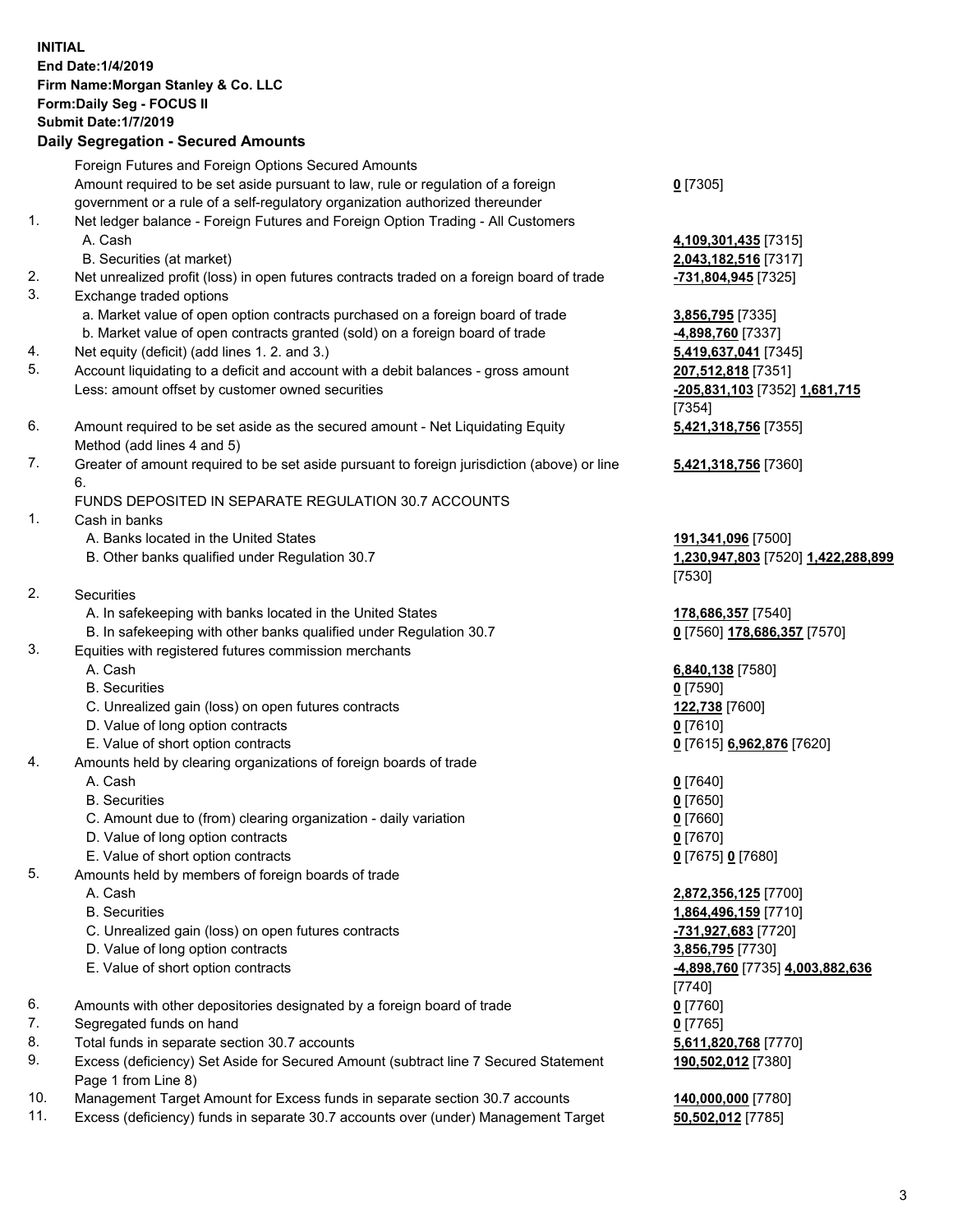**INITIAL End Date:1/4/2019 Firm Name:Morgan Stanley & Co. LLC Form:Daily Seg - FOCUS II Submit Date:1/7/2019 Daily Segregation - Segregation Statement** SEGREGATION REQUIREMENTS(Section 4d(2) of the CEAct) 1. Net ledger balance A. Cash **9,213,084,632** [7010] B. Securities (at market) **6,289,130,708** [7020] 2. Net unrealized profit (loss) in open futures contracts traded on a contract market **1,912,147,249** [7030] 3. Exchange traded options A. Add market value of open option contracts purchased on a contract market **286,694,098** [7032] B. Deduct market value of open option contracts granted (sold) on a contract market **-355,178,554** [7033] 4. Net equity (deficit) (add lines 1, 2 and 3) **17,345,878,133** [7040] 5. Accounts liquidating to a deficit and accounts with debit balances - gross amount **990,045,165** [7045] Less: amount offset by customer securities **-982,356,712** [7047] **7,688,453** [7050] 6. Amount required to be segregated (add lines 4 and 5) **17,353,566,586** [7060] FUNDS IN SEGREGATED ACCOUNTS 7. Deposited in segregated funds bank accounts A. Cash **4,831,334,269** [7070] B. Securities representing investments of customers' funds (at market) **0** [7080] C. Securities held for particular customers or option customers in lieu of cash (at market) **675,691,509** [7090] 8. Margins on deposit with derivatives clearing organizations of contract markets A. Cash **6,524,452,037** [7100] B. Securities representing investments of customers' funds (at market) **0** [7110] C. Securities held for particular customers or option customers in lieu of cash (at market) **5,613,439,199** [7120] 9. Net settlement from (to) derivatives clearing organizations of contract markets **95,420,368** [7130] 10. Exchange traded options A. Value of open long option contracts **286,694,098** [7132] B. Value of open short option contracts **-355,178,554** [7133] 11. Net equities with other FCMs A. Net liquidating equity **9,778,364** [7140] B. Securities representing investments of customers' funds (at market) **0** [7160] C. Securities held for particular customers or option customers in lieu of cash (at market) **0** [7170] 12. Segregated funds on hand **0** [7150] 13. Total amount in segregation (add lines 7 through 12) **17,681,631,290** [7180] 14. Excess (deficiency) funds in segregation (subtract line 6 from line 13) **328,064,704** [7190]

- 15. Management Target Amount for Excess funds in segregation **280,000,000** [7194]
- 16. Excess (deficiency) funds in segregation over (under) Management Target Amount Excess

**48,064,704** [7198]